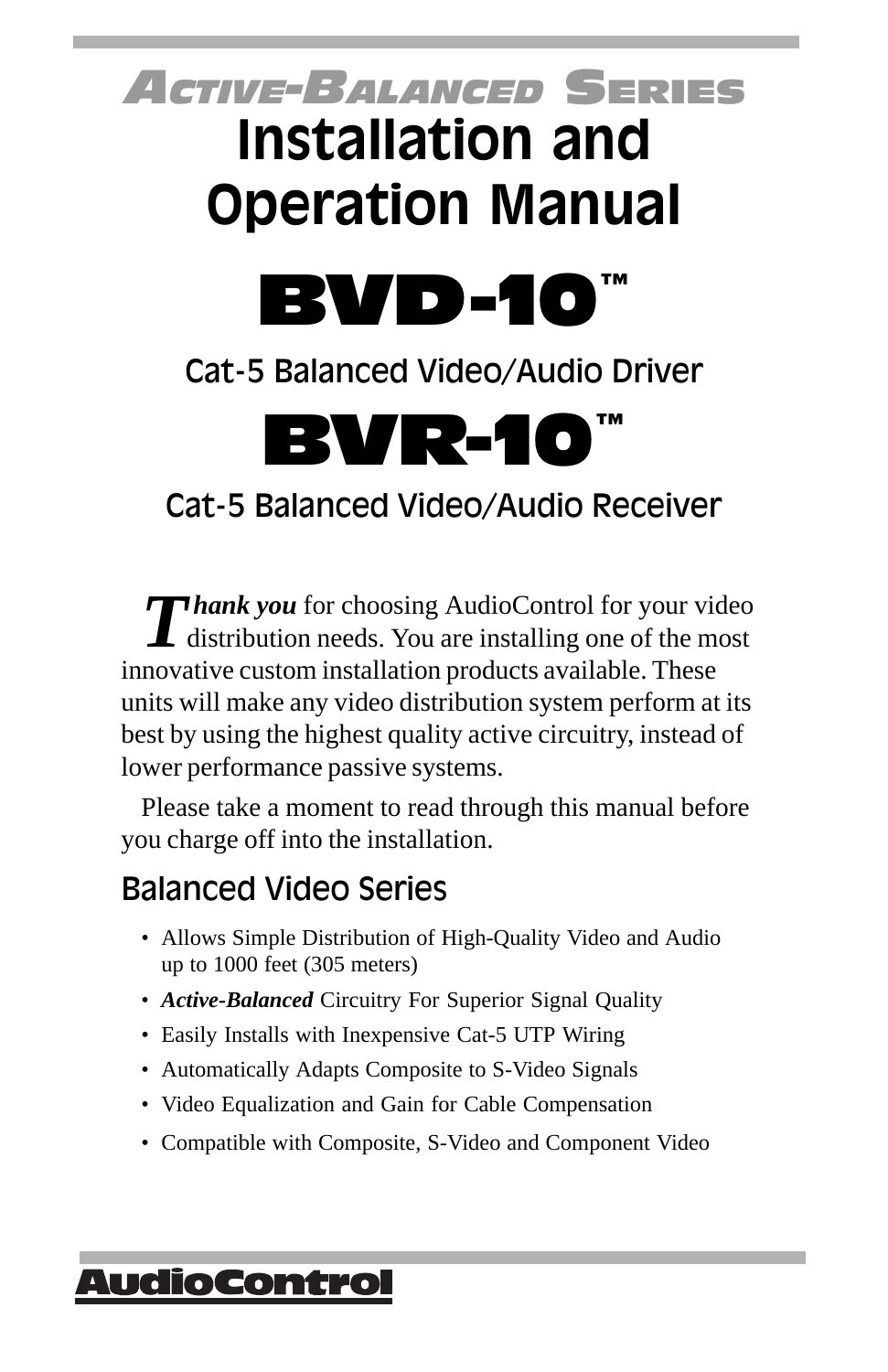#### **The Most Important Instruction Of All**

FILL OUT AND SEND IN THE WARRANTY CARD! Also, save the invoice or sales slip as proof of purchase. These actions will protect this investment and help prove that such a handy piece of audio equipment was really in the system.

#### **BEFORE YOU BEGIN**

For the best product performance and the lowest use of pain-killers, nothing is better than a well-planned professional system installation. Before you start pulling wires, sketch out a full layout of the complete system. This will help plan the wire routing and minimize the "gotchas" later on. Happy installing.

### Installation Notes

**2**

#### **Mounting The BVD-10 / BVR-10**

The small size and low power draw of these units allow them to be mounted in almost any dry indoor location. Pick mounting locations close to the units that will be connected to the BVD-10 or BVR-10. This keeps the unbalanced audio and video signal cables as short as possible since they are more susceptible to noise pickup than the balanced Cat-5 cables. There is no heat build-up problem, so it is okay to put the BVD-10/BVR-10 in a closed area. Just remember you need to at least be able to reach the units.

**Important Note**: When routing the 24 volt AC power wiring from the wall plug transformer; make certain that you do *not* run the power wiring near or parallel to the signal cables. You may pick up AC hum.

### AudioContrc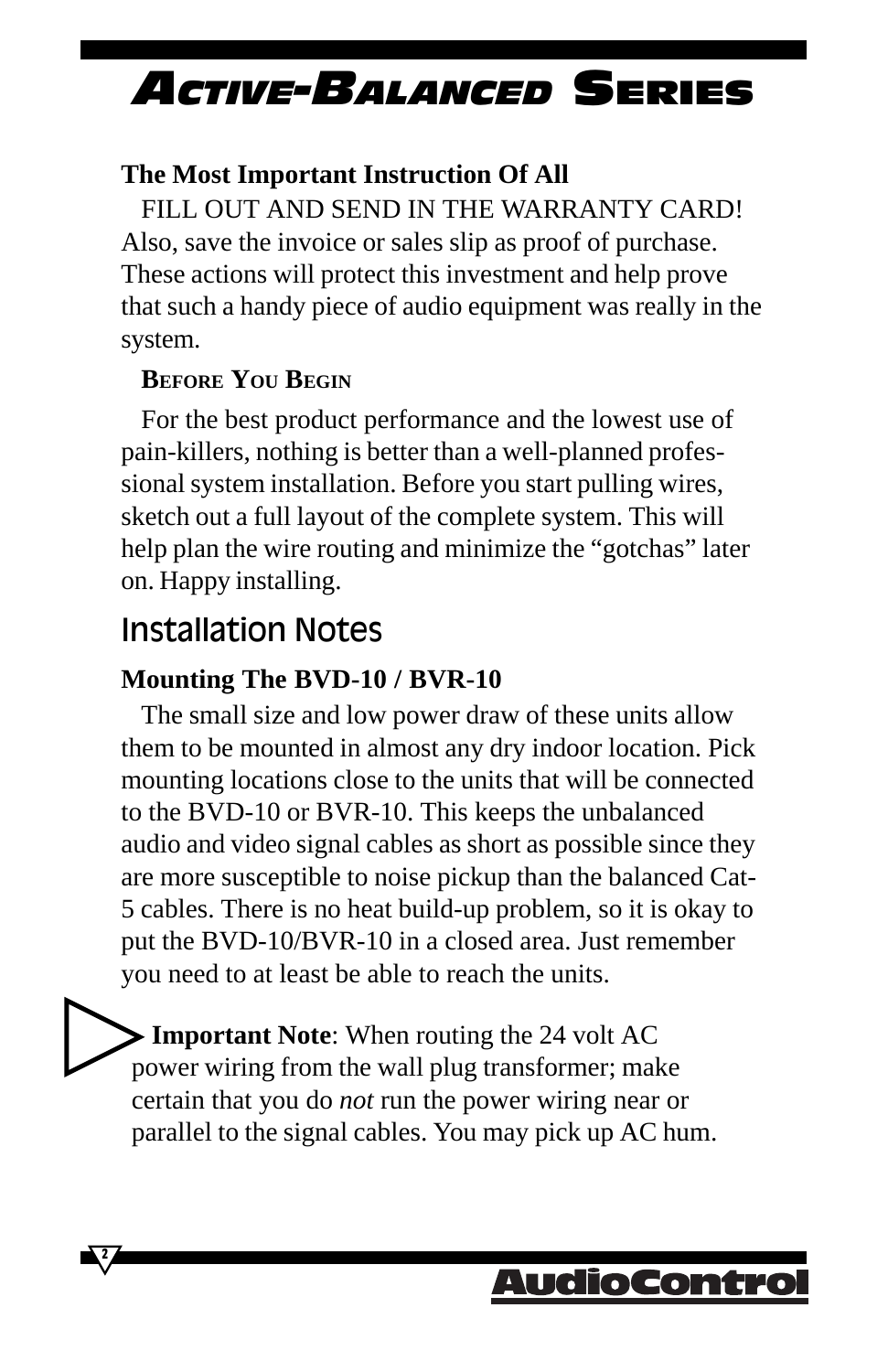### Wiring The System

#### **Signal Wiring**

The BVD-10 / BVR-10 system operates using standard unshielded twisted-pair (UTP) Category 5 wiring. Good wiring practices will minimize the chance of any noise pickup.

- Do not run the signal cables parallel to AC power wiring.
- If you need to cross over a power wire, try to do it at right-angles.
- Keep the signal wiring as far as possible from any noise sources such as lighting power supplies, fluorescent lights, motors, etc.

#### **Grounding**

If you use a shielded Cat-5 cable, then you need to be careful about ground loops. In some instances it is necessary to only connect the shield at the receive end of the balanced line and NOT on the other end. This provides a ground path for noise picked up by the shield, but it prevents a continuous signal ground path between the source and destination units.

#### **Power Wiring**

**Important Note:** Do not connect the power supply to the ground terminal.

The BVD-10 and BVR-10 operate from a 24 volt AC wall plug transformer. There is no polarity on the power wiring from the transformer so it can connect either way to the connector block on the unit. The power draw is very low on these units (each unit draws approximately 50 milliamps) so you can



*3 pin Weco with wires connected*

**3**

### <u> AudioContro</u>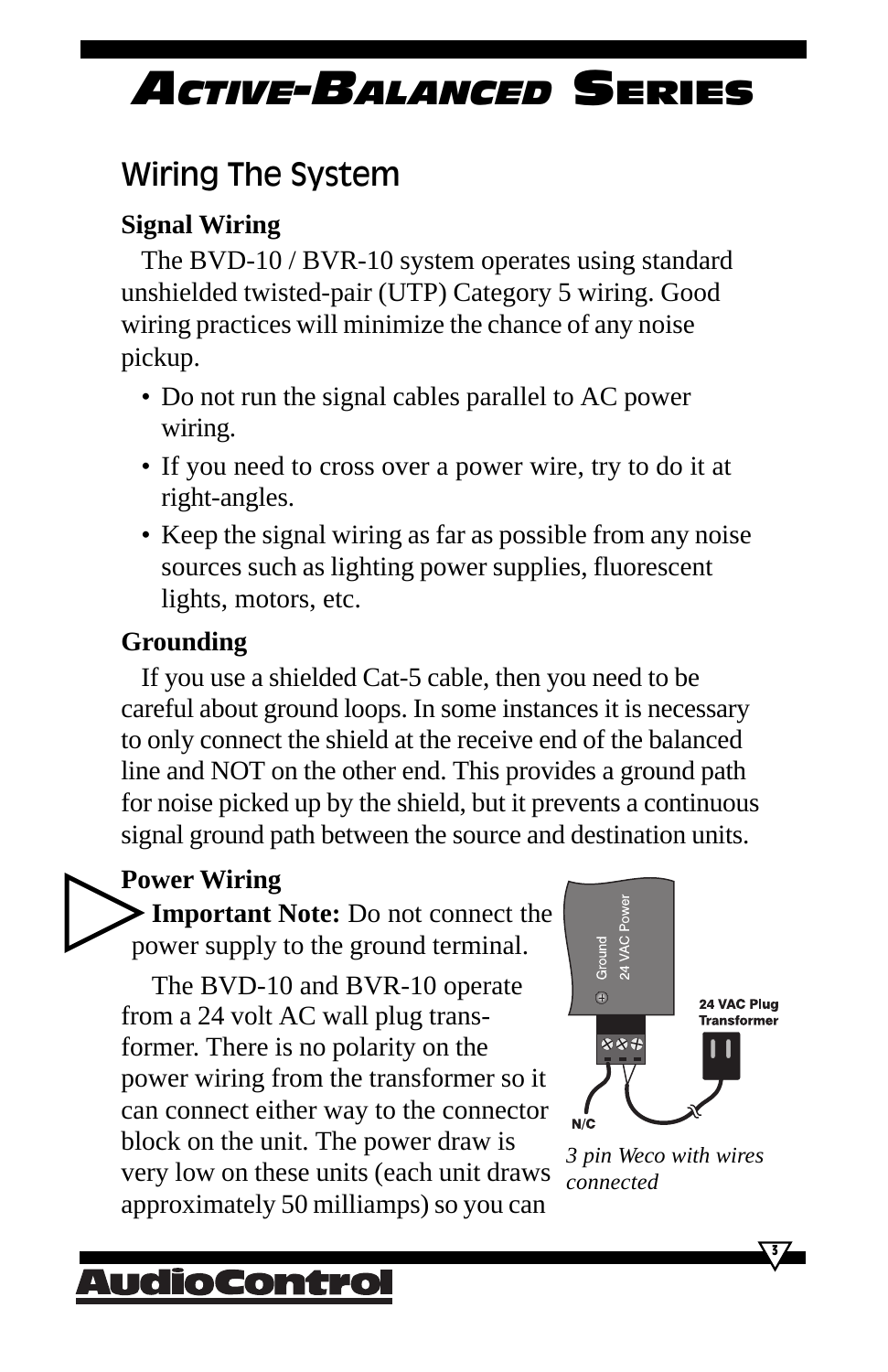tap the supply from another 24 VAC transformer if it's handy.

**Handy Tip:** For remote applications the BVD-10 and BVR-10 will work very well from a 12 volt battery supply. There is a small decrease in the maximum audio signal level headroom, but the video performance is unaffected by the reduced supply voltage.

#### **Cat-5 Wiring**

**4**

The RJ-45 connection on the BVD-10 and BVR-10 conform to the EIA-568B standard. This is the same Cat-5

cable wiring standard that a typical computer network utilizes. You can use any existing 10/100Base-T network cabling and patch bays in an installation as long as it does not run through a router or hub. The Cat-5 wiring must run directly from the BVD-10 to the BVR-10.

While the *Active-Balanced* video components are designed to operate with full-quality video on up to 1000 feet of CAT-5 wiring, it is possible to get a very usable image up to



*RJ-45 connector with wires*

2000 feet away. There will be a slight softening to the picture, but many people would not even notice this. If you require a high-quality image on an extended (over 1000 feet) run, then you should use a second pair of BVD-10/ BVR-10 as a repeater. This will provide the additional signal gain and cable compensation for the extra CAT-5 wiring.

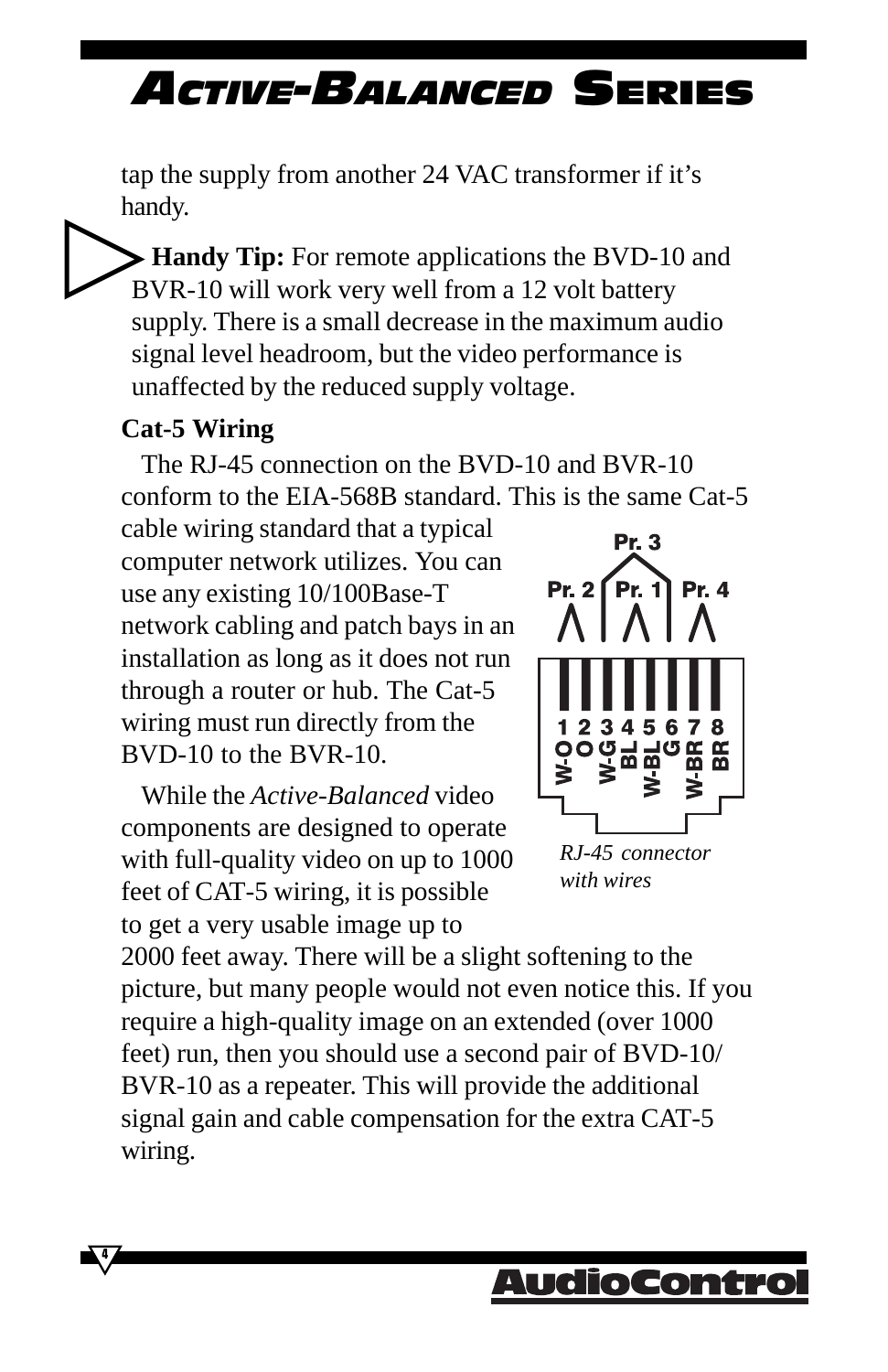### Video Wiring

The BVD-10 and BVR-10 are capable of extending two video channels. This can be two separate composite video signals *OR* one S-video signal. The reason you are limited to one S-video signal is that it is actually comprised of two video signals; the Chroma and the Luminance. In applica-

tions where you need to extend a component video signal, you may use the RCA video inputs on two pairs of BVD/R. This gives you the 3 channels of video required (plus a spare). *Video connectors on BVD/R*



**Important Note:** You cannot simultaneously use the Composite and S-video connectors on either unit.

The BVD-10 and BVR-10 automatically adapt a compos-



A/V Receiver function on Video Input #2.*Adapting composite to S-video*

Innut

### AudioContro

posite to S-Video feature does not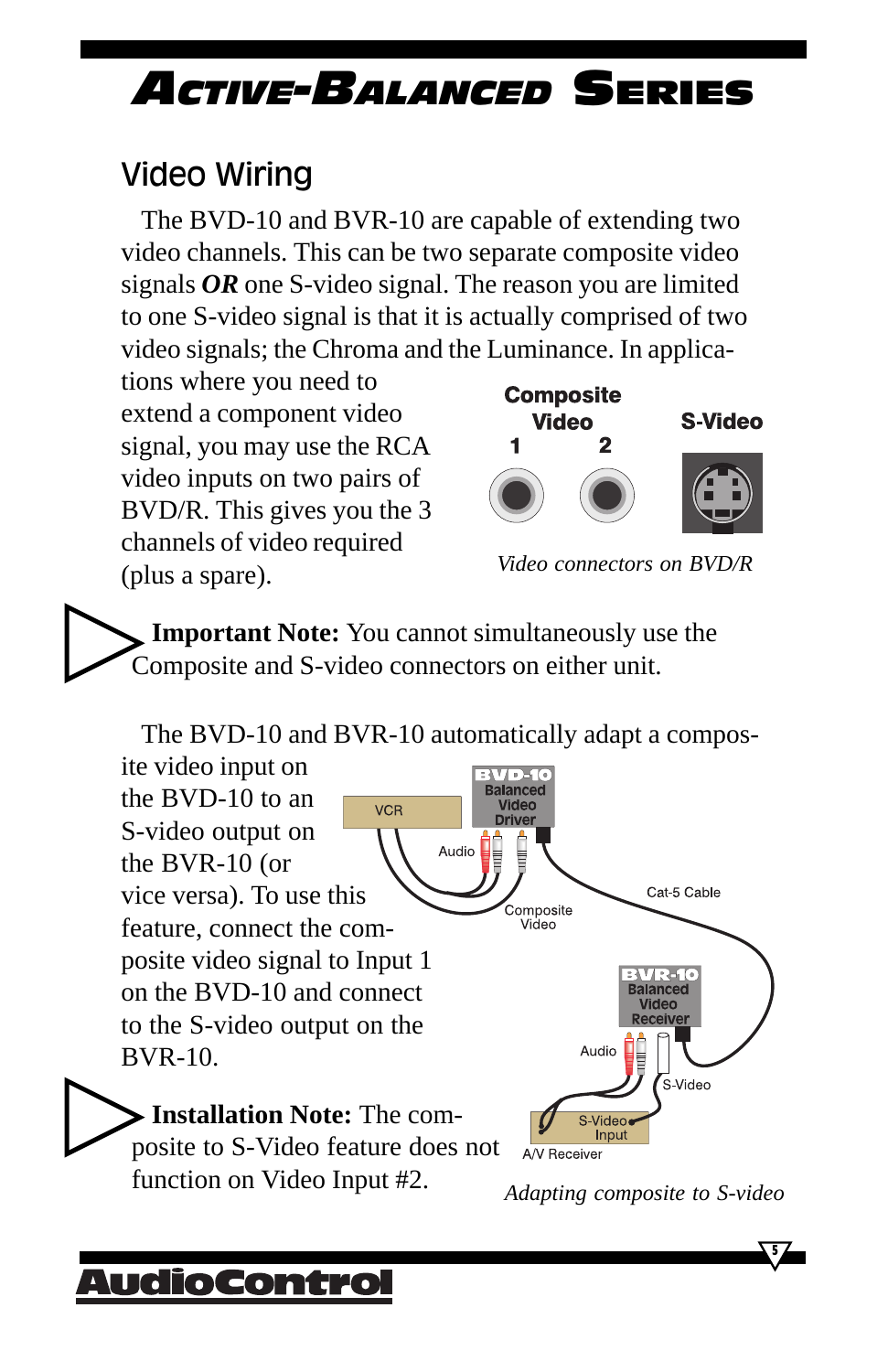### System Examples



*Extending the output of a high-end video gaming system*

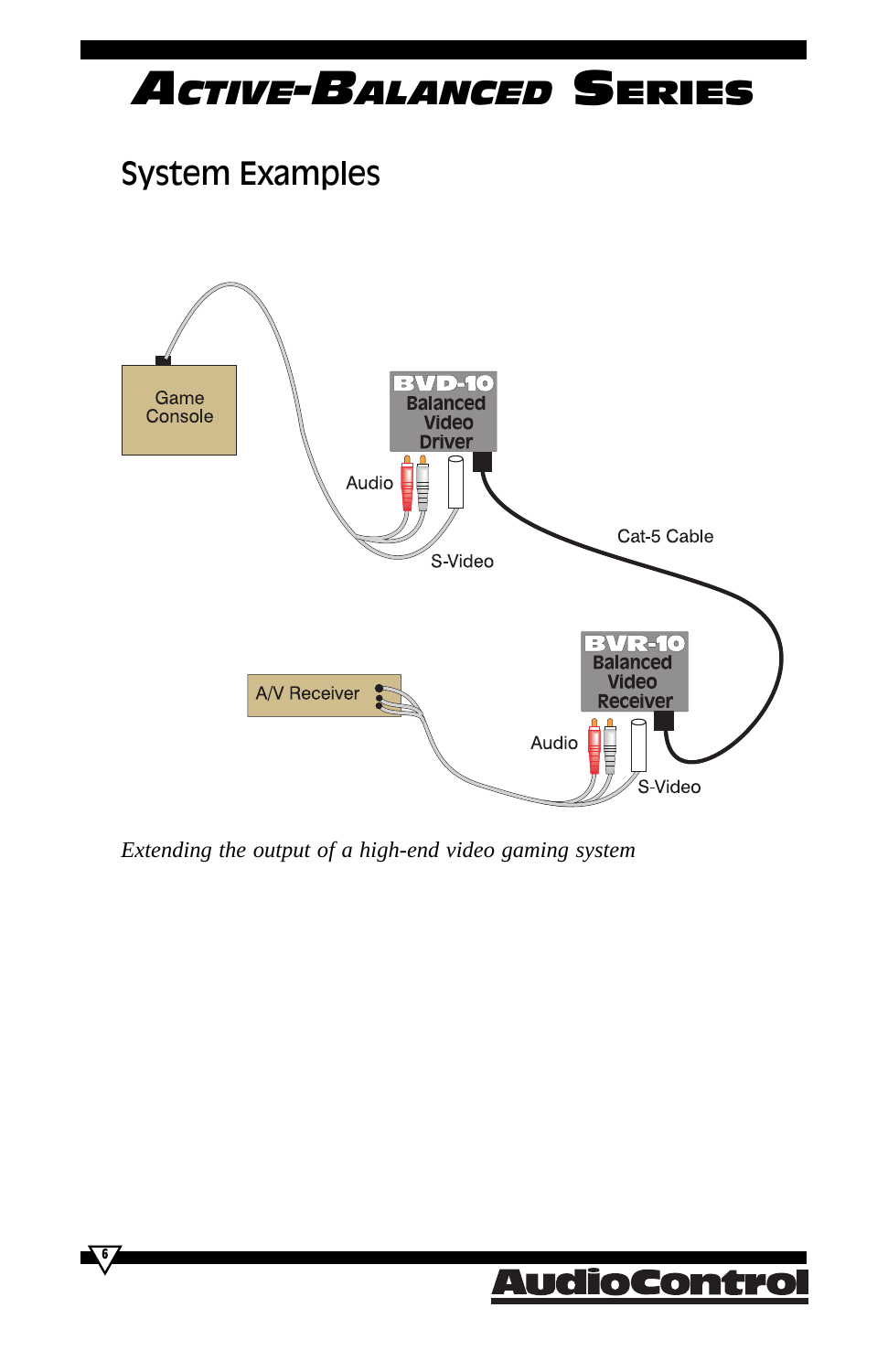

**7**

*Security Cameras*

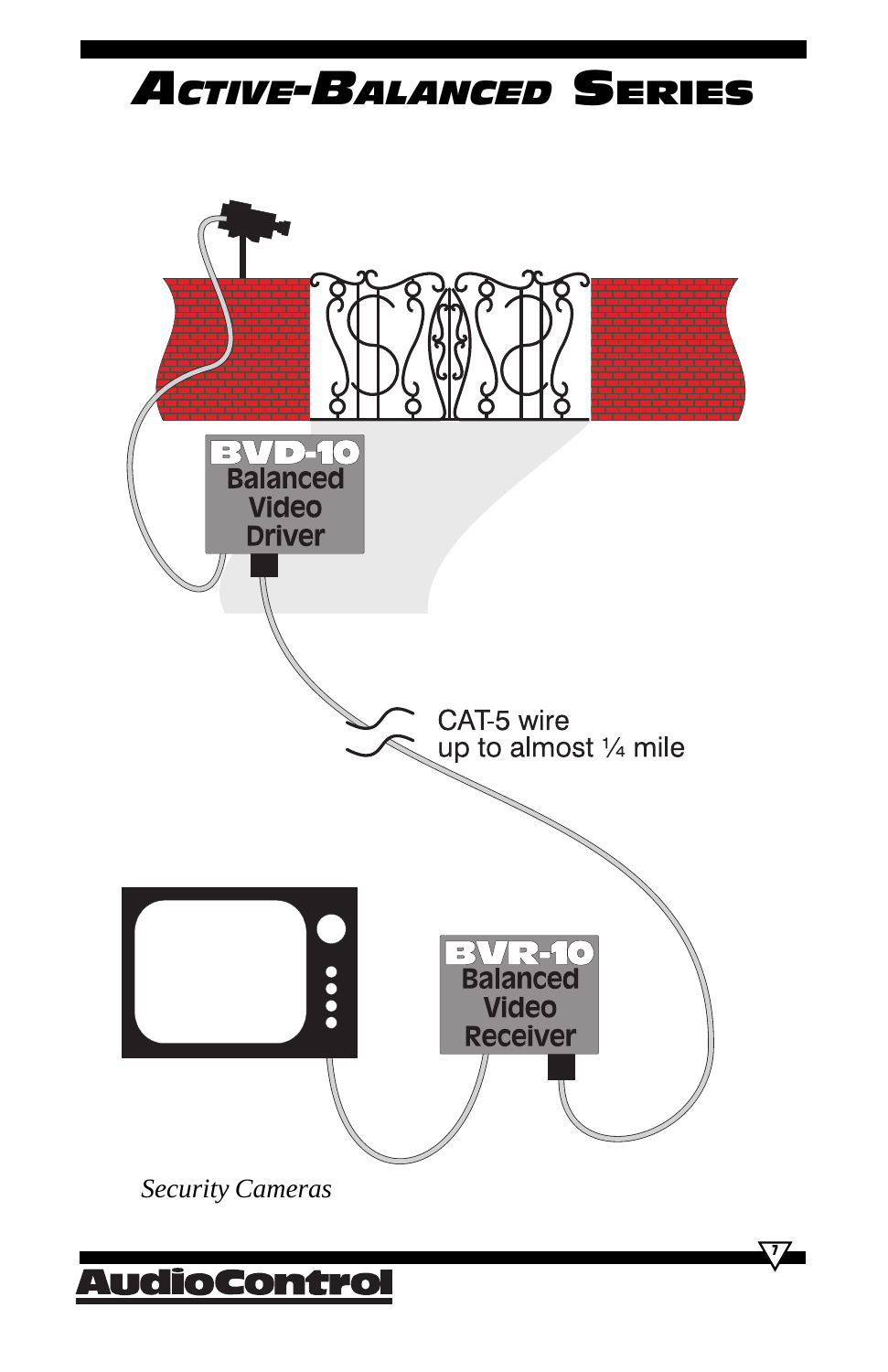

*Remote display of a music management system*

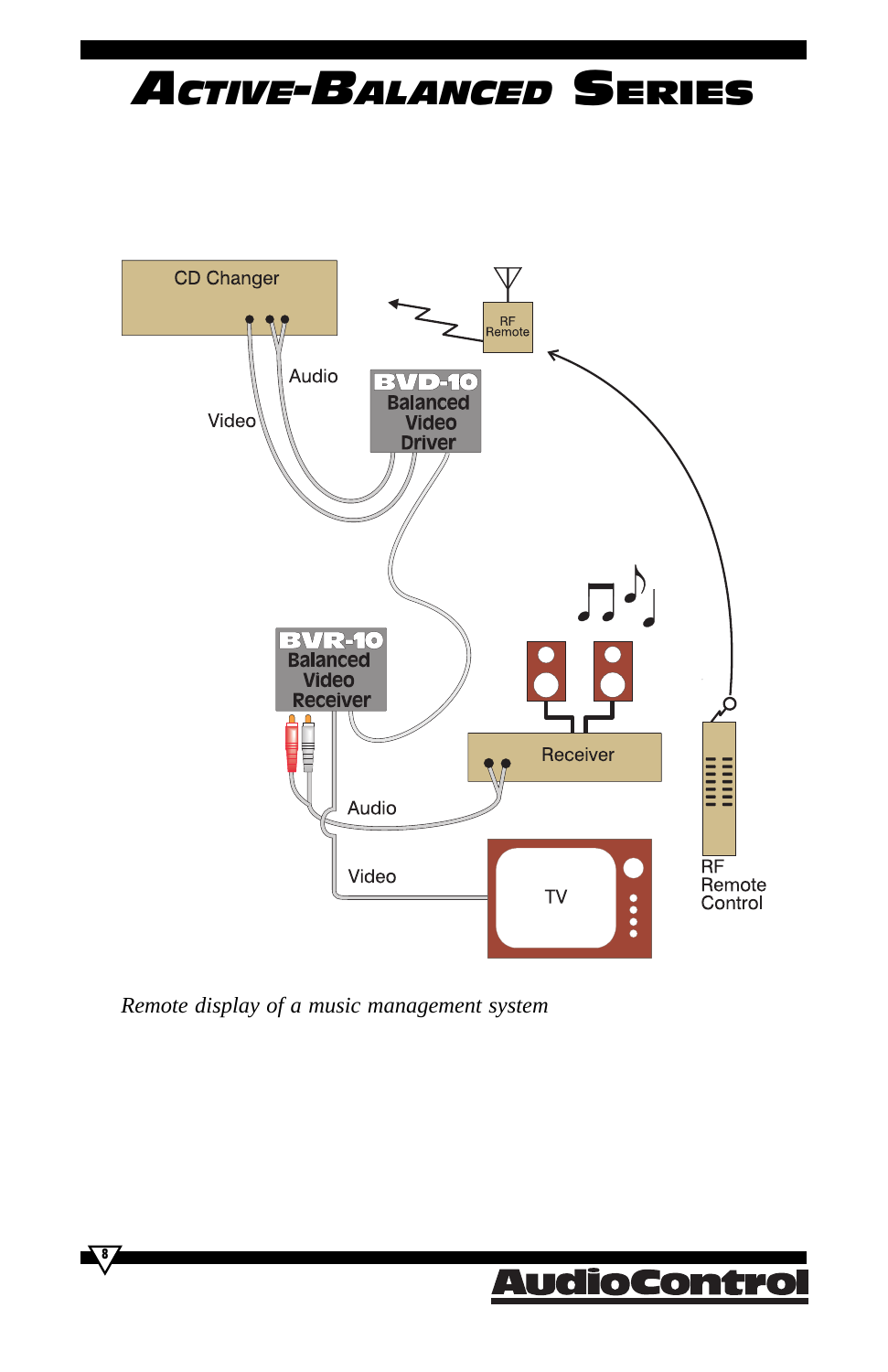

*Component Video Estension*

**Important Note**: Keep the two chroma signals (PB & PR) on the same BVD-10/BVR-10 pair

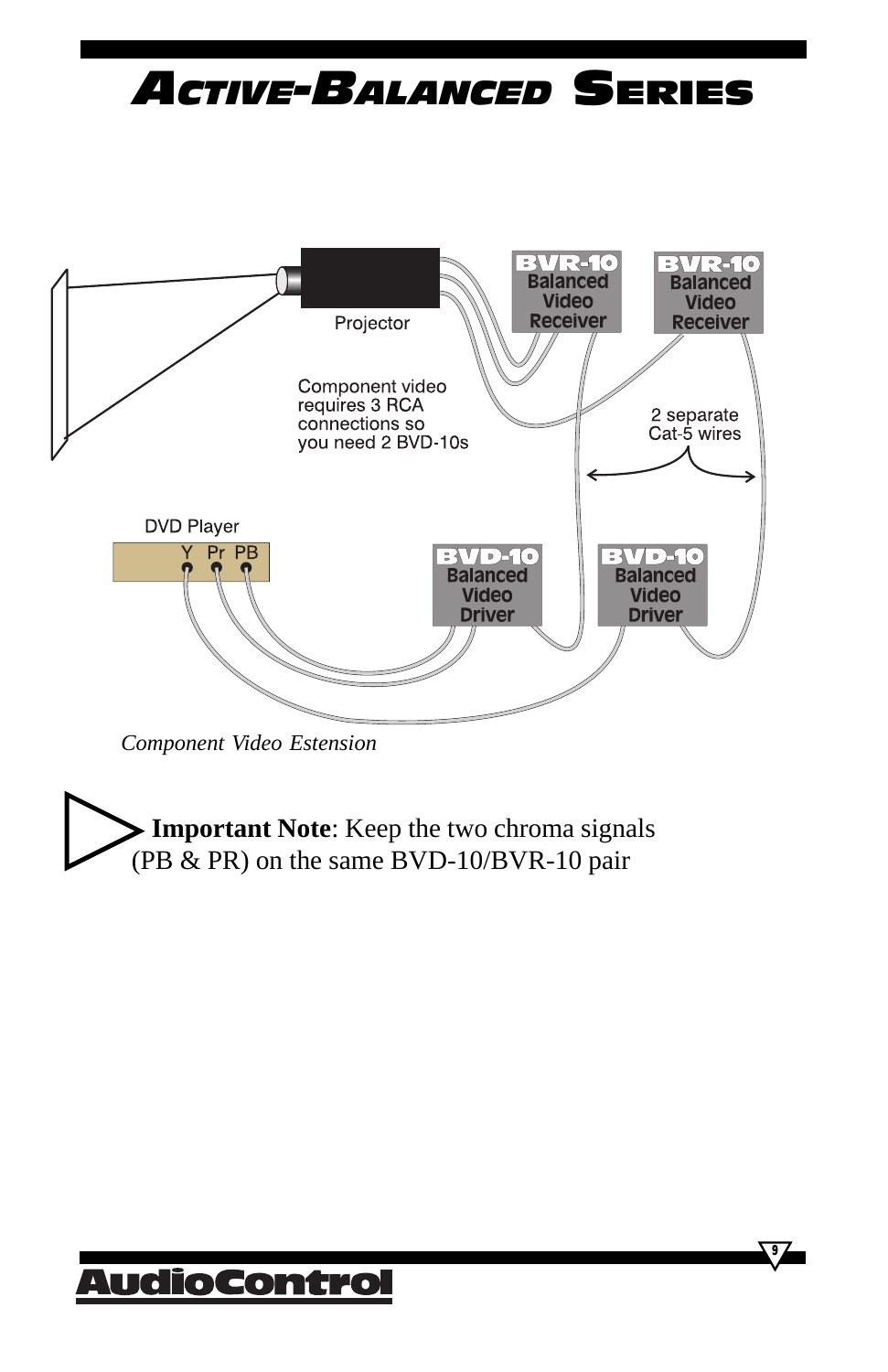### Adjusting the Controls

Properly adjusting the level controls will give you the highest headroom and the best signal to noise ratio. Please note that the BVD-10 **Audio Gain** control is capable of up to 20 dB of gain while the **Audio Output** level control on the BVR-10 is attenuate only. This minimizes the chance of system gain noise due to excessive gain at the receiving end of the balanced line. The two video adjustments work in a different manner. The **Cable Compensation** control on the BVD-10 equalizes the video signal to counteract the effect of wire capacitance. The **Video Level** adjustment on the BVR-10 increases the gain of the video signal to make up for line losses.





*BVD-10 Controls*

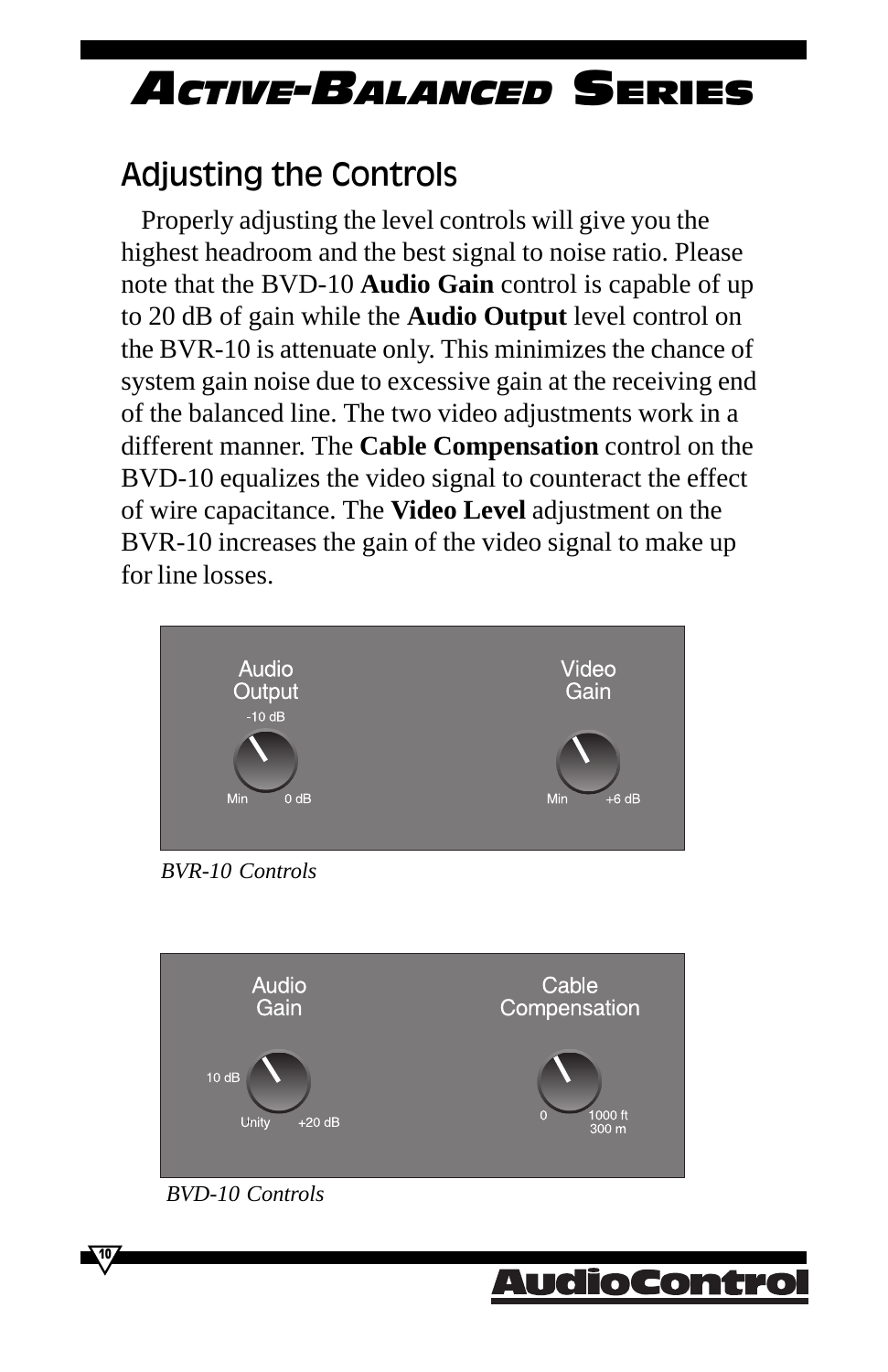**Audio Gain Adjustment** – Simply use these controls to adjust the audio volume of the remote video source. We find that it is usually beneficial to apply some gain (about 6- 10dB) at the BVD-10 driver end and then use the **Output Level** control on the BVR-10 to bring the volume back down to your desired level. This helps improve the overall signal-to-noise level of the audio system. The only time this additional gain may be a problem is using professional equipment with high (+4dBu) audio signal outputs.

**Video Gain (Brightness) Adjustment** – The video gain adjustment on the BLD-10 allows matching the picture brightness between the remote video signal and the local sources. As you increase the video gain, the picture becomes brighter. Toggle between a local video source and the remote source running through the BVD-10/BVR-10. Turn up the Video Gain control until there is no apparent change in picture brightness between the two sources.

**Cable Compensation Adjustment** – As the run length of a Cat-5 cable is increased, the additional cable capacitance causes a loss of picture quality. The *Active-Balanced* circuitry in the BVD-10 provides the means for correcting this with the Cable Compensation control. Note that this control is labeled in distance. Estimate approximately how long the cable run is from the BVD-10 to the BVR-10 (no need to be precise here) and adjust the **Cable Compensation** control for that distance. It is useful to have a video test signal or a television picture with strong vertical lines to make the final adjustments. Set the Cable Compensation control for minimum smearing along the vertical lines.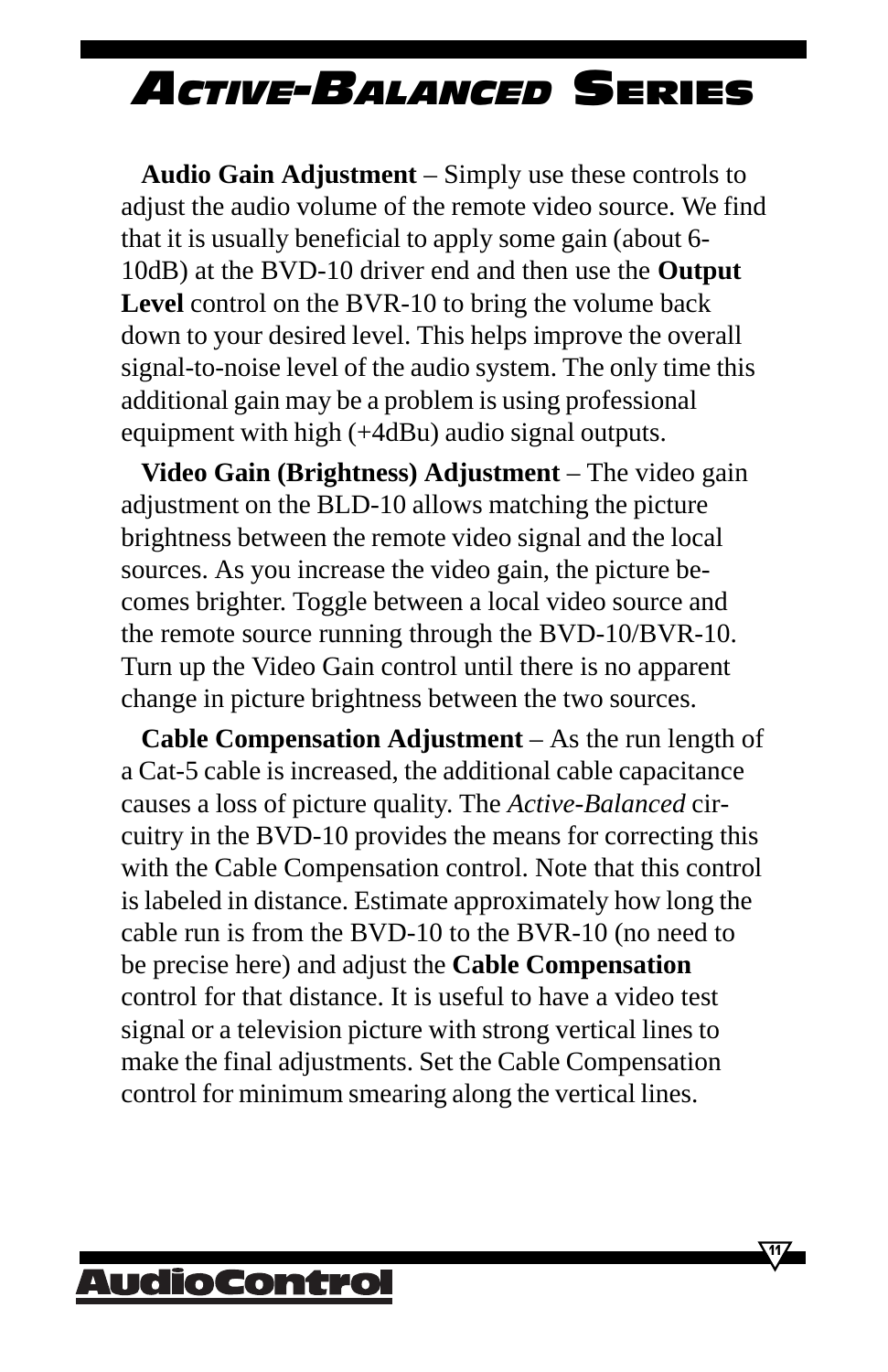### Troubleshooting

#### **"No Picture or Sound."**

- 1.Make certain the BVD-10 and BVR-10 both show power lights.
- 2.Verify that the Cat-5 cable is properly terminated on both ends.
- 3.Verify the signal connection cables.
- 4.Make certain the Cat-5 cable run does NOT go through an Ethernet Router or hub. It is alright to run the signal through a passive patch bay.

#### **"No Power Light."**

- 1.Make certain the two wires from the power supply are connected to the **24 VAC connections** on the terminal block. Do not connect the external power supply to the Ground terminal on the 3 pin connector block. This is for shielding purposes only.
- 2.Double-check that the power supply is plugged in and that the outlet has power.

#### **"The video picture is dark."**

**12**

1.Turn up the Video Gain adjustment on the BVR-10.

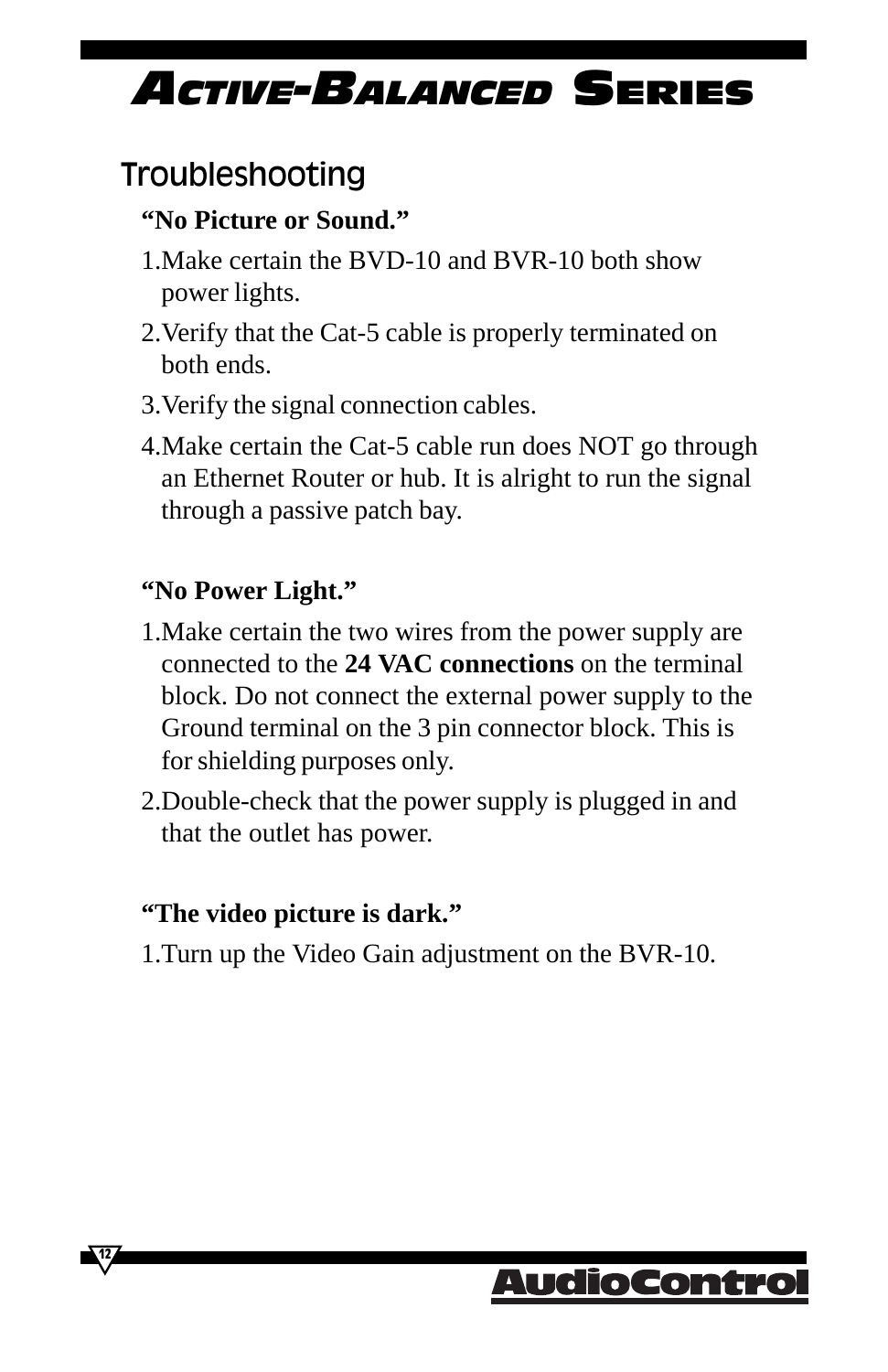#### **"The picture on my TV is fuzzy."**

1.Adjust the Cable Compensation control on the BVD-10. This compensates for the increased capacitance on longer Cat-5 cable runs and sharpens the video image.

#### **"There is hum in the audio signal."**

- 1.Verify that the Cat-5 cable is properly terminated on both end.
- 2.Make certain that the system is wired with twisted-pair cabling.
- 3.Try turning up the output level on the BVD-10 driver.
- 4.Make certain there is not a cut in the wiring allowing a conductor to short to ground (i.e. shield, conduit, cold water pipe, plenum).

#### **"The sound is distorted."**

- 1.The output level on the BVD-10 may be set too high.
- 2.The signal level feeding into the unbalanced RCA audio inputs of the BVD-10 is too high (not likely with consumer grade equipment).



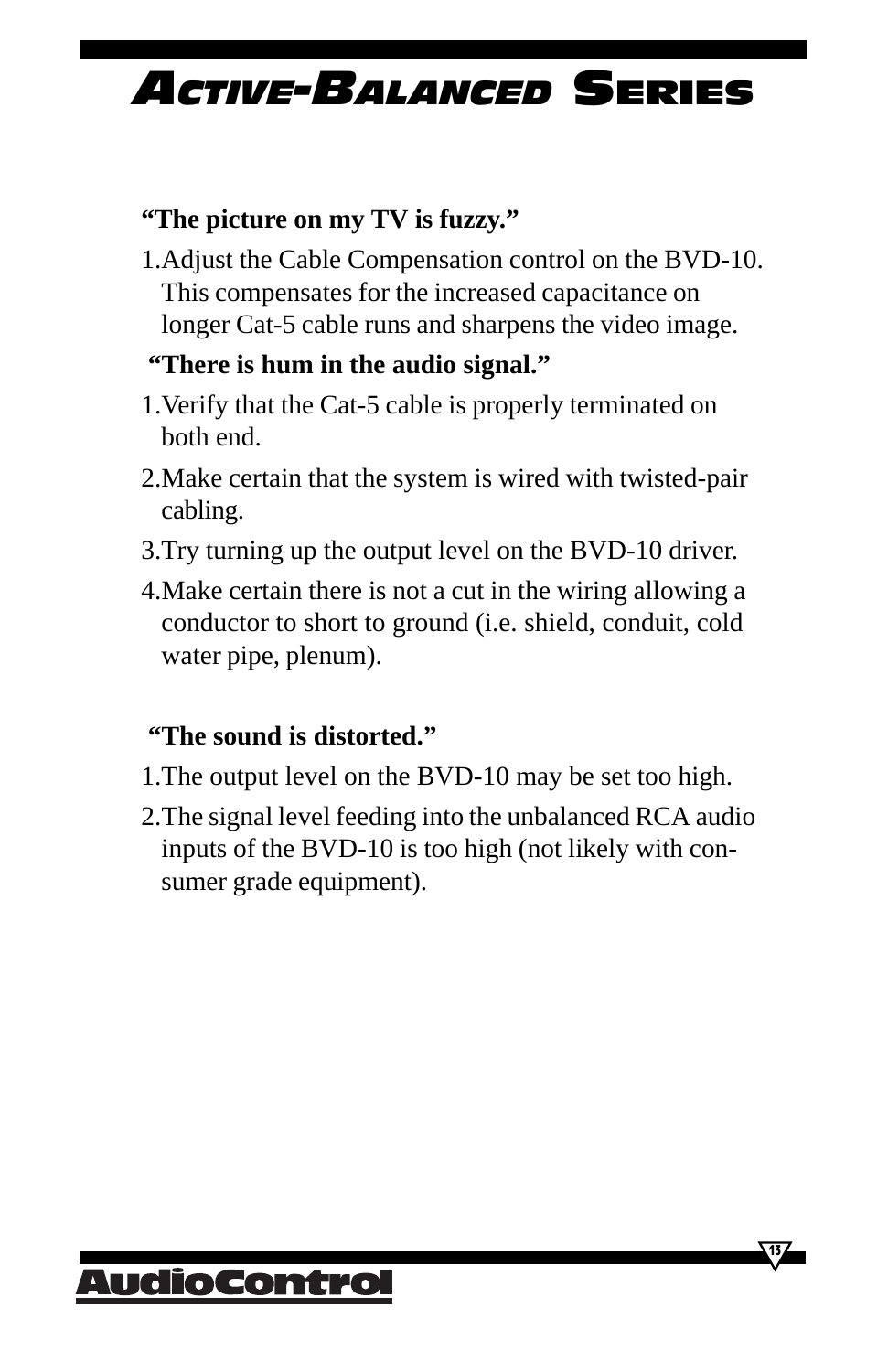*and now a word from the legal department...*

#### **CONDITIONAL FIVE YEAR WARRANTY**

Custom electronics installations are an invisible element of many modern homes. You don't appreciate what they do for you unless something goes wrong. AudioControl recognizes this fact and engineers the most bullet-proof components we know how. To stand behind that quality, we provide a full FIVE YEAR parts and labor factory warranty. Our warranty returns are rigorously tracked and less than 0.5% of all the units we build ever need to be repaired.

"Conditional" doesn't mean anything ominous. The Federal Trade Commission tells all manufacturers to use the term to indicate that certain conditions have to be met before they'll honor the warranty. If you meet all of these conditions, we will warrant all materials and workmanship on the BVD-10 / BVR-10 for **FIVE YEARS** from the date you bought it, and we will fix or replace it, at our option, during that time.

Here are the conditional conditions:

**14**

- 1.A completed warranty card must be returned to us within 15 days after signing off on the BVD-10 / BVR-10 installation.
- 2.A sales receipt is required for proof of purchase showing when and from whom the unit was bought. We're not the only ones who require this, so it's a good habit to get into with any major purchase.
- 3.The BVD-10 / BVR-10 must have originally been purchased from or installed by an authorized AudioControl professional. This warranty is transferable. You do not have to be the original owner, but you do need a copy of the original sales slip.

### AudioContro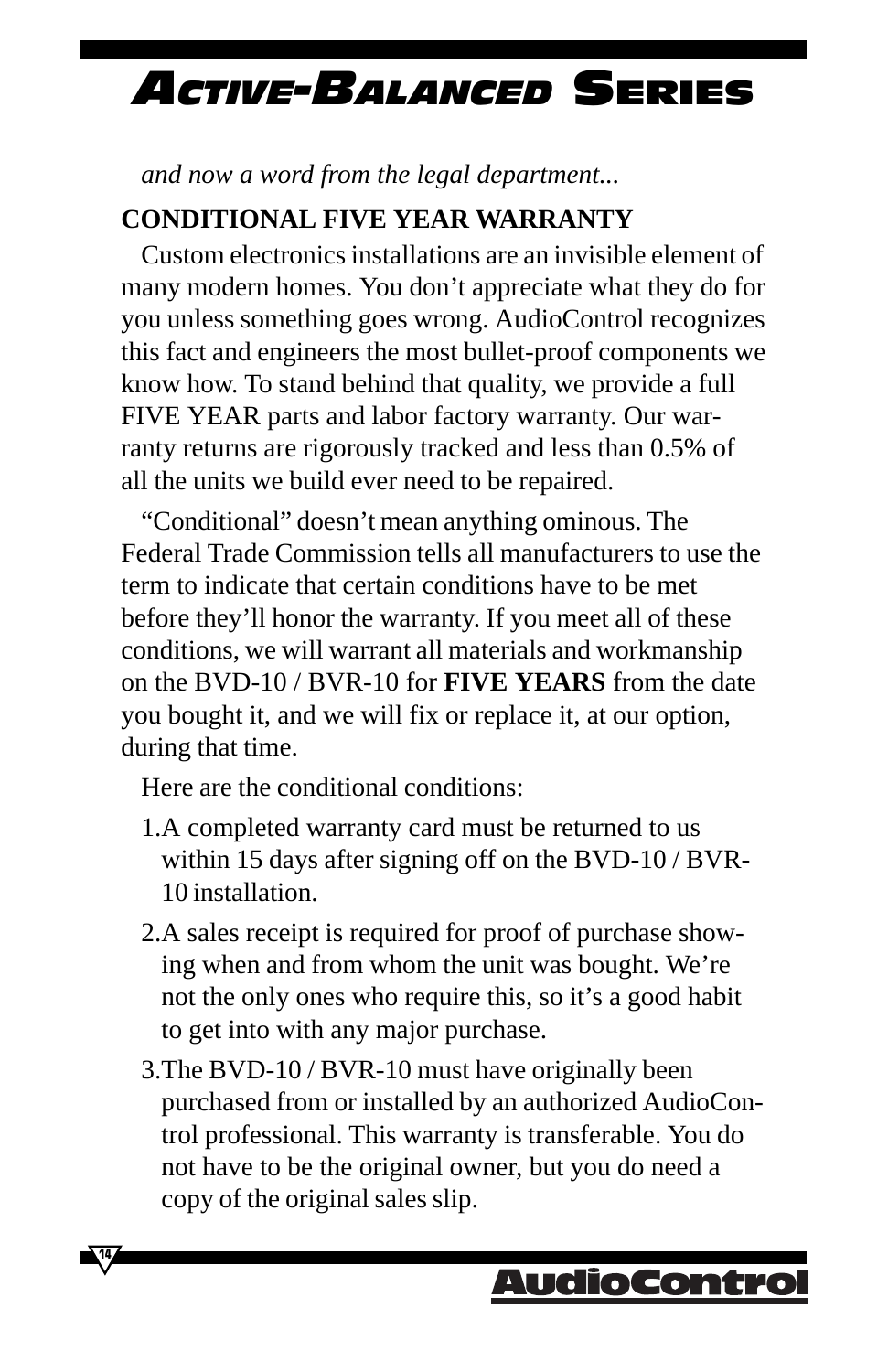- 4.You cannot let anybody who isn't: (A) the AudioControl factory or (B) somebody authorized in writing by AudioControl to service your BVD-10 / BVR-10. If anyone other than  $(A)$  or  $(B)$  messes with your BVD-10 / BVR-10, that voids your warranty.
- 5.The warranty is also void if the serial number is altered or removed, or if the BVD-10 / BVR-10 has been used improperly. Now that sounds like a big loophole, but here is all we mean by it:

Unwarranted abuse is: (A) physical damage (don't use the BVD-10 / BVR-10 to level out a bookcase); (B) improper connections (120 volts into the power jack can fry the poor thing); (C) sadistic things. This is the best product we know how to build, but if you mount it to the filter pump of a hot tub, something will probably go wrong.

Assuming you conform to 1 through 5, and it really isn't all that hard to do, we get the option of fixing your old unit or replacing it with a new one.

#### **Legalese Section**

This is the only warranty given by AudioControl. This warranty gives you specific legal rights that vary from state to state. Promises of how well your BVD-10 / BVR-10 will perform are not implied by this warranty. Other than what we have covered in this warranty, we have no obligation, express or implied. Also, we will not be obligated for direct or indirect consequential damage to your system caused by hooking up the AudioControl BVD-10 or BVR-10.

Failure to send in a properly completed warranty card negates any service claims.

**15**

### AudioContro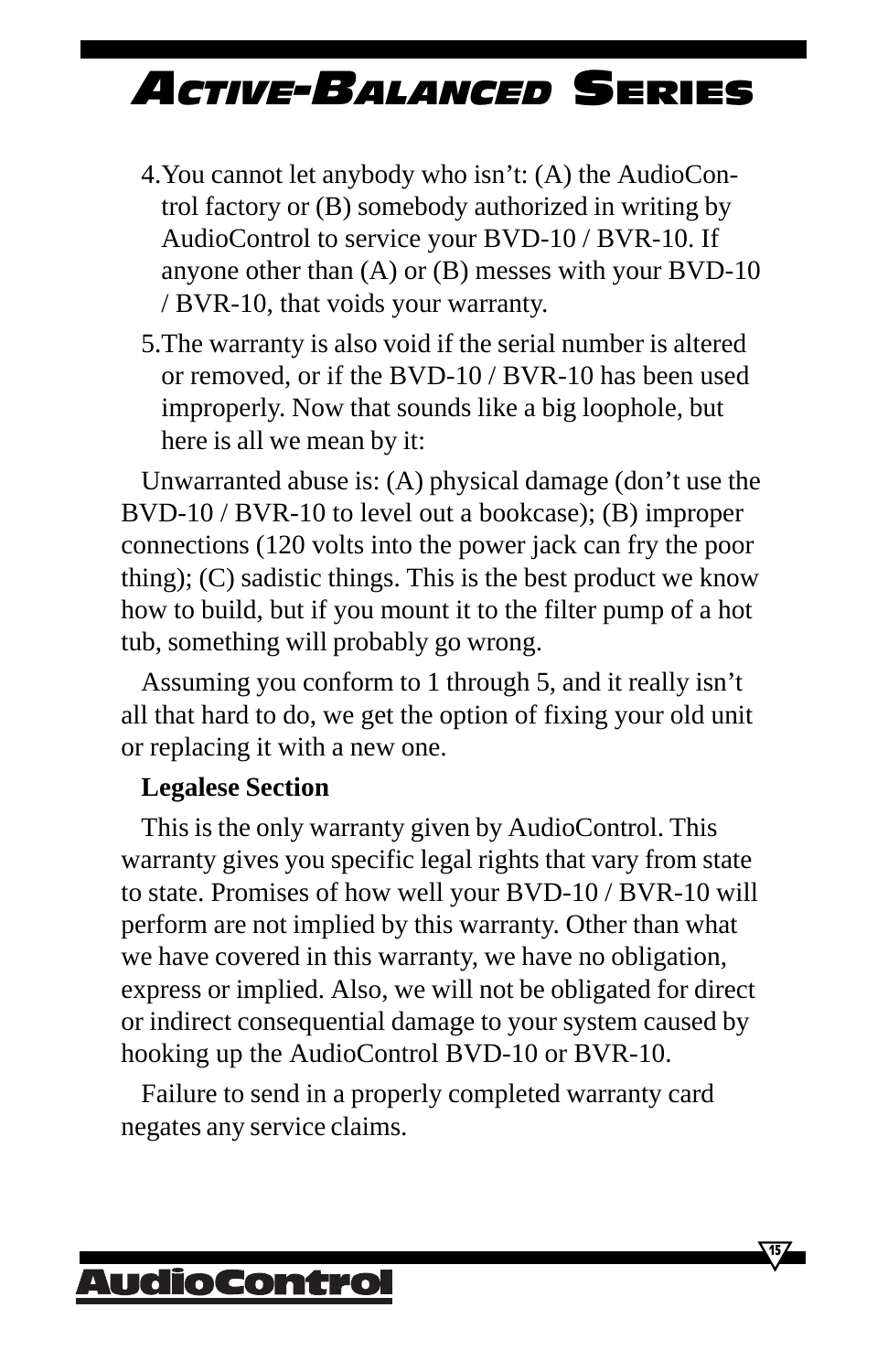### Repair Information

In the unlikely instance that you ever need to have your AudioControl component repaired. Please contact our factory for return instructions. All repairs are handled quickly at our factory (most take less than 2 days). You are responsible for paying the freight charges to our factory. If your unit is under warranty, we'll pay to ship it back to you the same method that you sent it into us. Please make certain that you include a note stating the problem with the unit (you'd be surprised how many people forget that) along with your name, return shipping address and a daytime telephone number.

Our Repair Address is:

**16**

AudioControl Attn: Service Department 22410 70th Avenue West Mountlake Terrace, WA 98043 Phone 425-775-8461 Email: service@audiocontrol.com



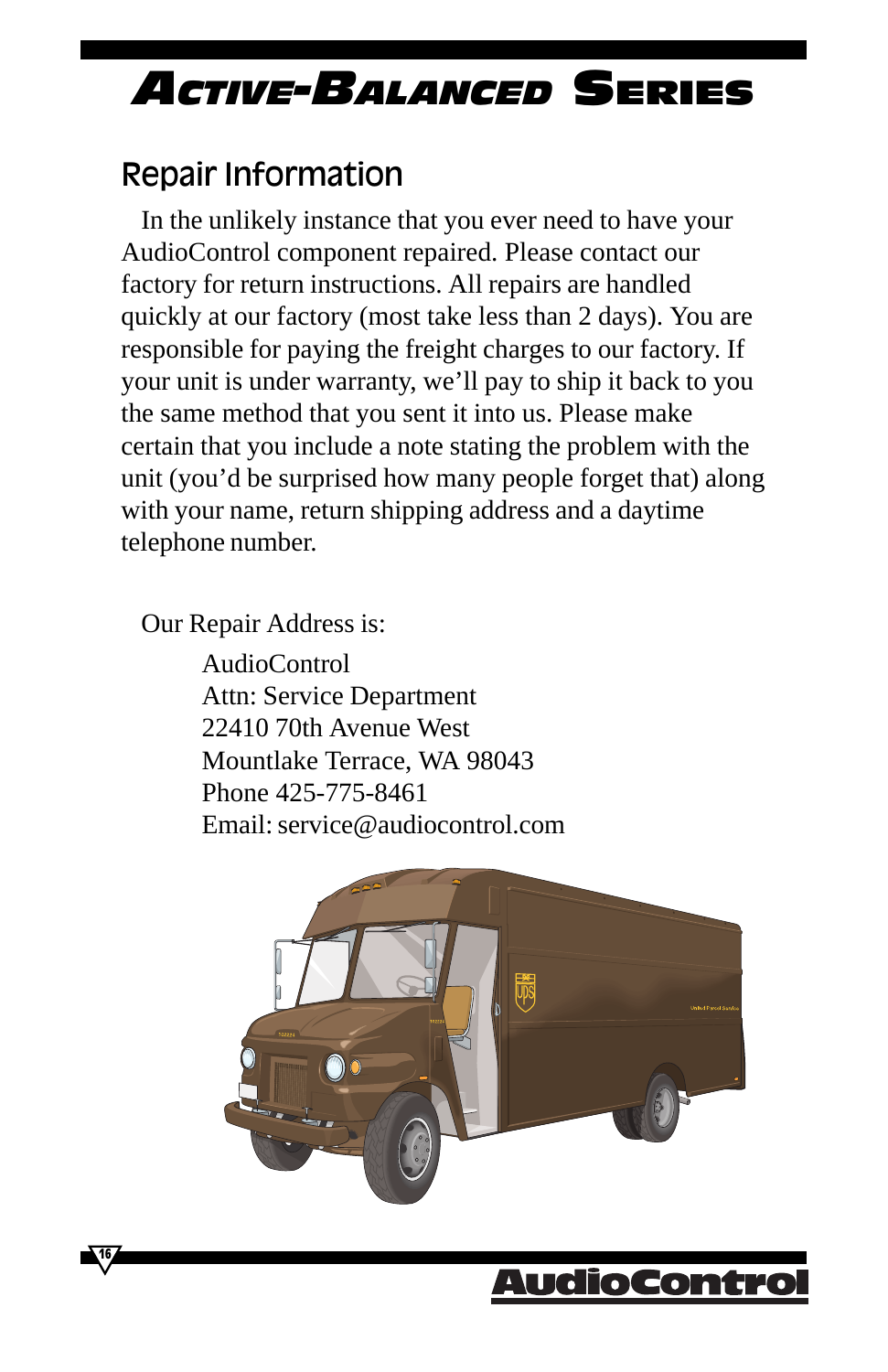### Block Diagrams

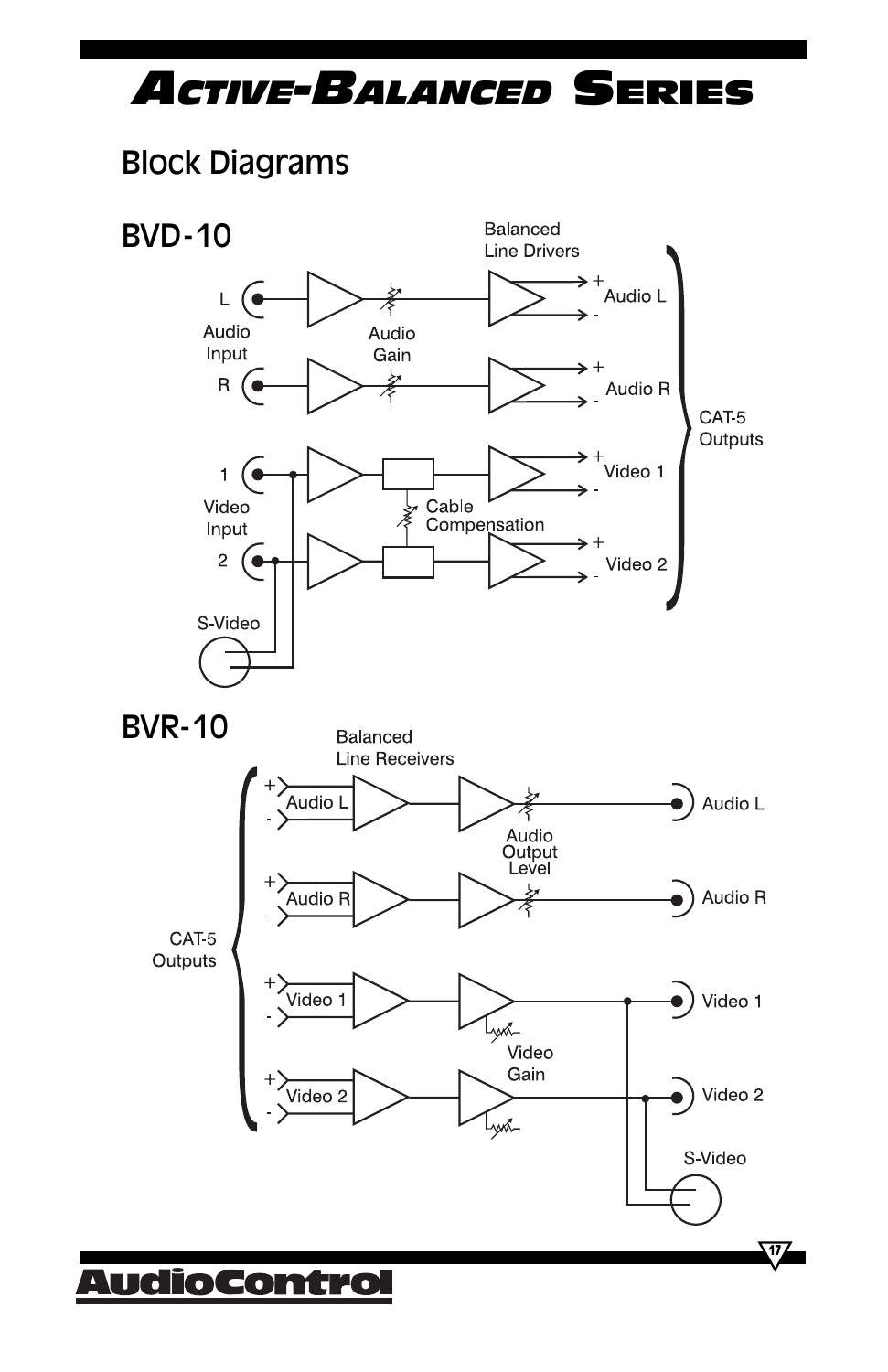### EIA-568 RJ-45 Pin Connection Diagram

| Pair 1 | White-Blue (W-BL)<br>Blue (BL)     | Audio Left $-$<br>Audio Left $+$ |
|--------|------------------------------------|----------------------------------|
| Pair 2 | White-Orange (W-O)<br>Orange $(O)$ | Video $1 +$<br>Video $1-$        |
| Pair 3 | White-Green (W-G)<br>Green $(G)$   | Audio Right $+$<br>Audio Right - |
| Pair 4 | White-Brown (W-BR)<br>Brown (BR)   | Video $2+$<br>Video $2-$         |



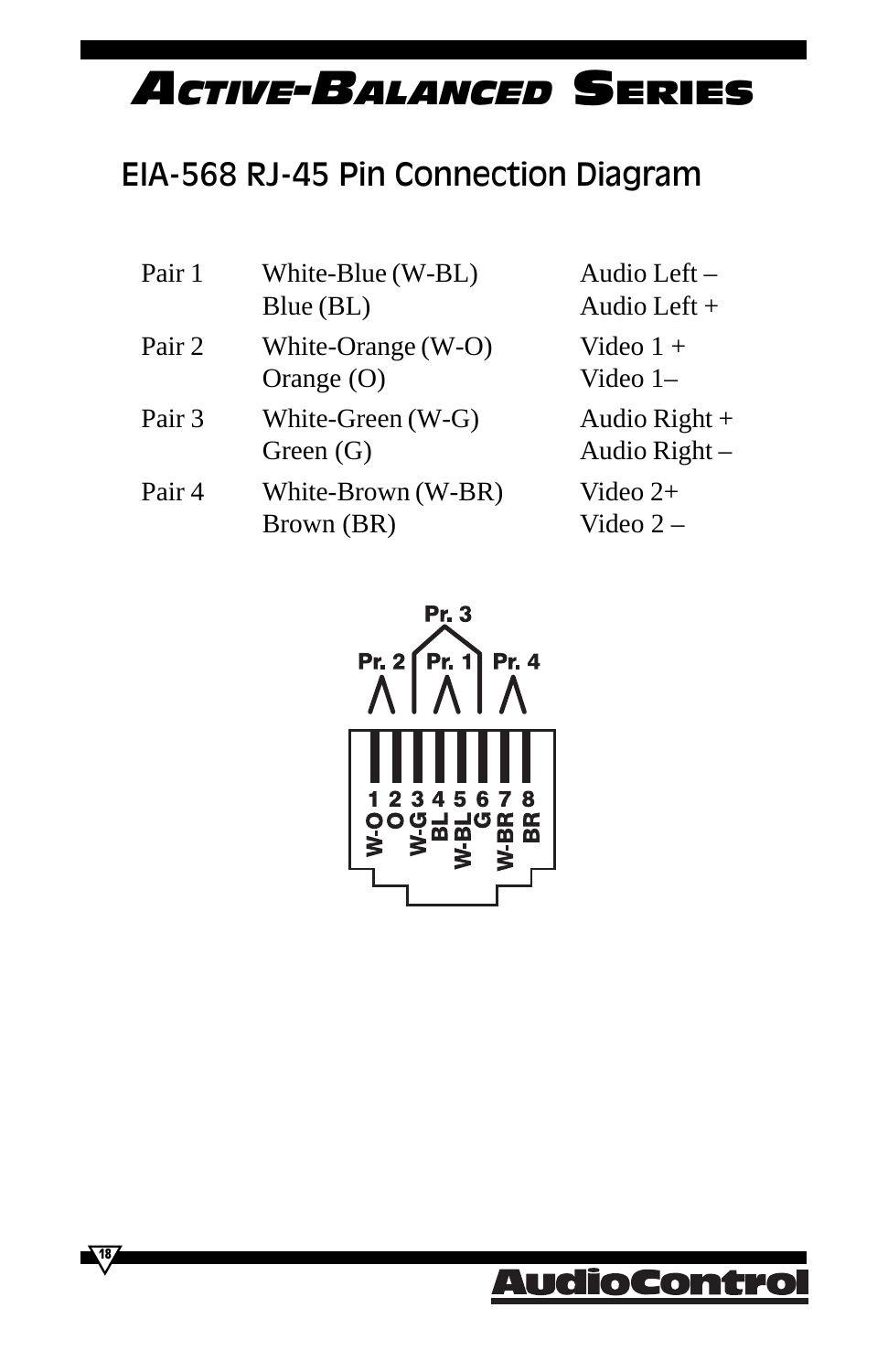### Specifications

| Configurations                                 |                            |  |  |
|------------------------------------------------|----------------------------|--|--|
| $BVD-10$<br>Balanced Video/Audio Line Driver   |                            |  |  |
| $BVR-10$<br>Balanced Video/Audio Line Receiver |                            |  |  |
| Video Channels<br>2                            |                            |  |  |
| Video Bandwidth                                | 100 MHz @ -3 dB            |  |  |
| Video Output Voltage                           | $2$ V $_{\rm rms}$ maximum |  |  |
| Video Slew Rate                                | 800 V/uS                   |  |  |
| Video Input Impedance                          | 75 ohms (BVD-10)           |  |  |
| Video Output Impedance                         | 75 ohms (BVR-10)           |  |  |
| <b>Video Connections</b>                       | RCA x 2, S-Video x 1       |  |  |
| Audio S/N                                      | 95 dB ref. 1 Volt          |  |  |
| <b>Audio Channels</b>                          | 2                          |  |  |
| Audio Signal Level                             | 3 V <sub>rms</sub> maximum |  |  |
| Audio Input Impedance                          | 20 Kohms (BVD-10)          |  |  |
| <b>Audio Output Impedance</b>                  | 150 ohms (BVR-10)          |  |  |
| Audio Connector                                | $RCA \times 2$             |  |  |
| <b>Channel Separation</b>                      | $> 75$ dB @ 1 kHz          |  |  |
| <b>Cat-5 Cable Connection</b>                  | RJ-45 EIA-568 Standard     |  |  |
| Maximum Cat-5 Cable Run                        | 1000' (305 Meters)         |  |  |
| Power Supply                                   | 24 VAC                     |  |  |
| <b>Power Draw</b>                              | $50 \text{ mA}$            |  |  |
| Dimensions                                     | 4"H x 5.2"W x 1.2"D        |  |  |
| Warranty                                       | 5 Years                    |  |  |

Units are supplied with 24 VAC wall plug transformer

## <u> AudioControl</u>